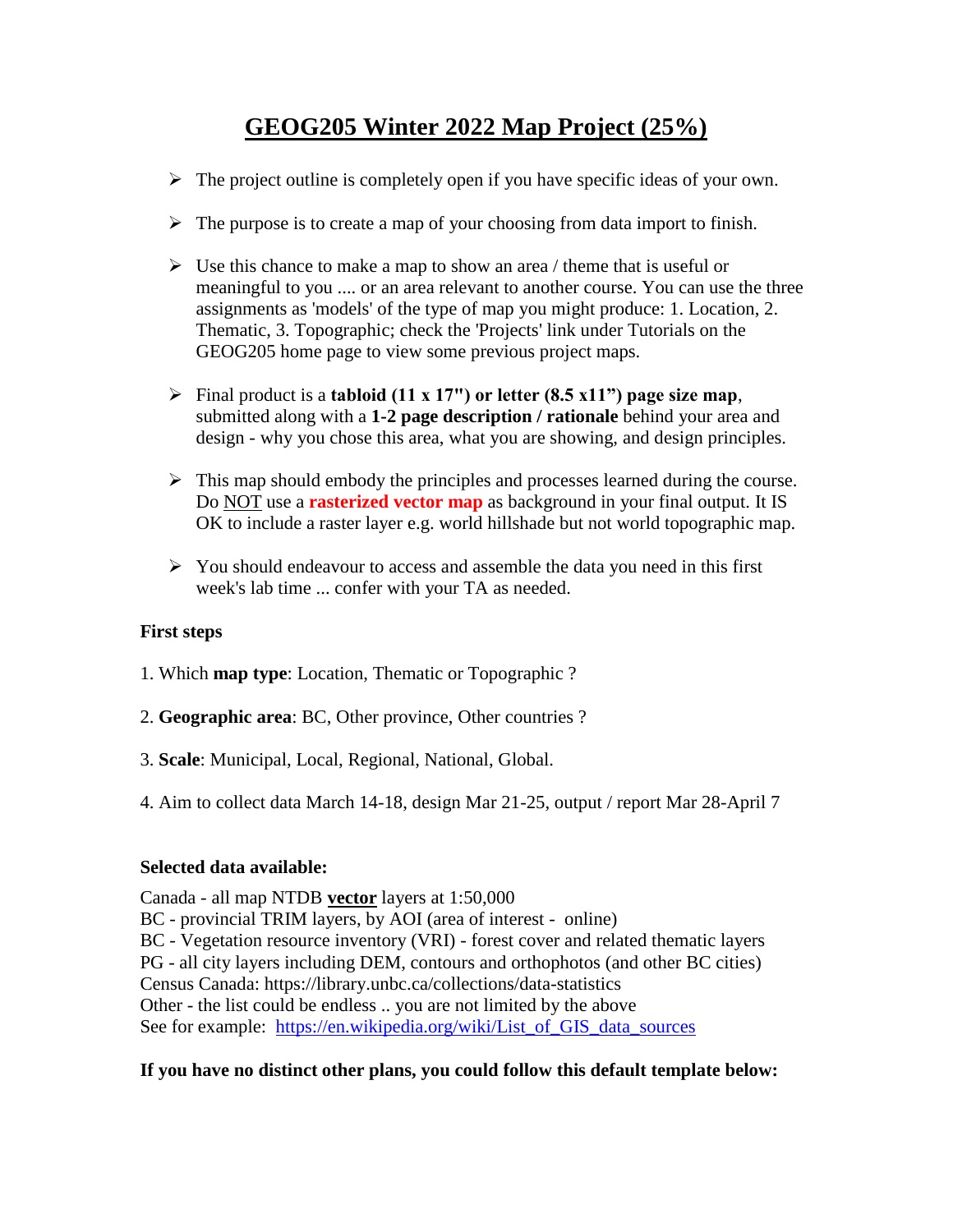Select a dataset from the NTDB (anywhere in Canada) at 1:50,000. Redesign the elements to suit your focus, and distinguish it from the standard NTS design. For example, add shaded relief - generated from the contours/DEM, or downloaded. set coordinate system to WGS84 - pseudo-Mercator ('web Mercator') - as you did in Lab8 You should not map in Lat/long (geographic) as area is distorted - if you download data in Geographic, you should then project/reproject to UTM or ALBERS

#### **Datasets available from GIS LAB:** <https://gis.unbc.ca/support/access-datasets>

| <b>Table Of Contents</b>               |
|----------------------------------------|
| $\bullet$ In the Lab:                  |
| <b>BC TRIM</b>                         |
| o QGIS:                                |
| o ArcGIS Pro:                          |
| o Open Street Map                      |
| o WMS Tiles                            |
| <b>O</b> Vector Features               |
| ○ BC DEM (1:20,000)                    |
| ○ World DEM (3")                       |
| o World Administrative Boundaries      |
| • External Sources:                    |
| <b>Municipal Data</b>                  |
| o Prince George                        |
| ○ Kamloops                             |
| <b>Earth Explorer</b>                  |
| o Open Data Hub                        |
| o British Columbia Data                |
| ○ National Topographic System (Canada) |

# **Report: 5% 1-2 pages 1.5 spacing suggested**

- $\triangleright$  Rationale for choice of area and map type
- $\triangleright$  Brief summary of layers used and source
- $\triangleright$  What we are looking at on display
- $\triangleright$  Design principles what you tried to show
- $\triangleright$  Properly written, not an essay, but avoiding typos and poor grammar

#### **Map: 20% -** 5% for each of these items:

- $\triangleright$  Symbolization,
- $\blacktriangleright$  lettering,
- $\triangleright$  ancillary information,
- $\triangleright$  complexity overall layout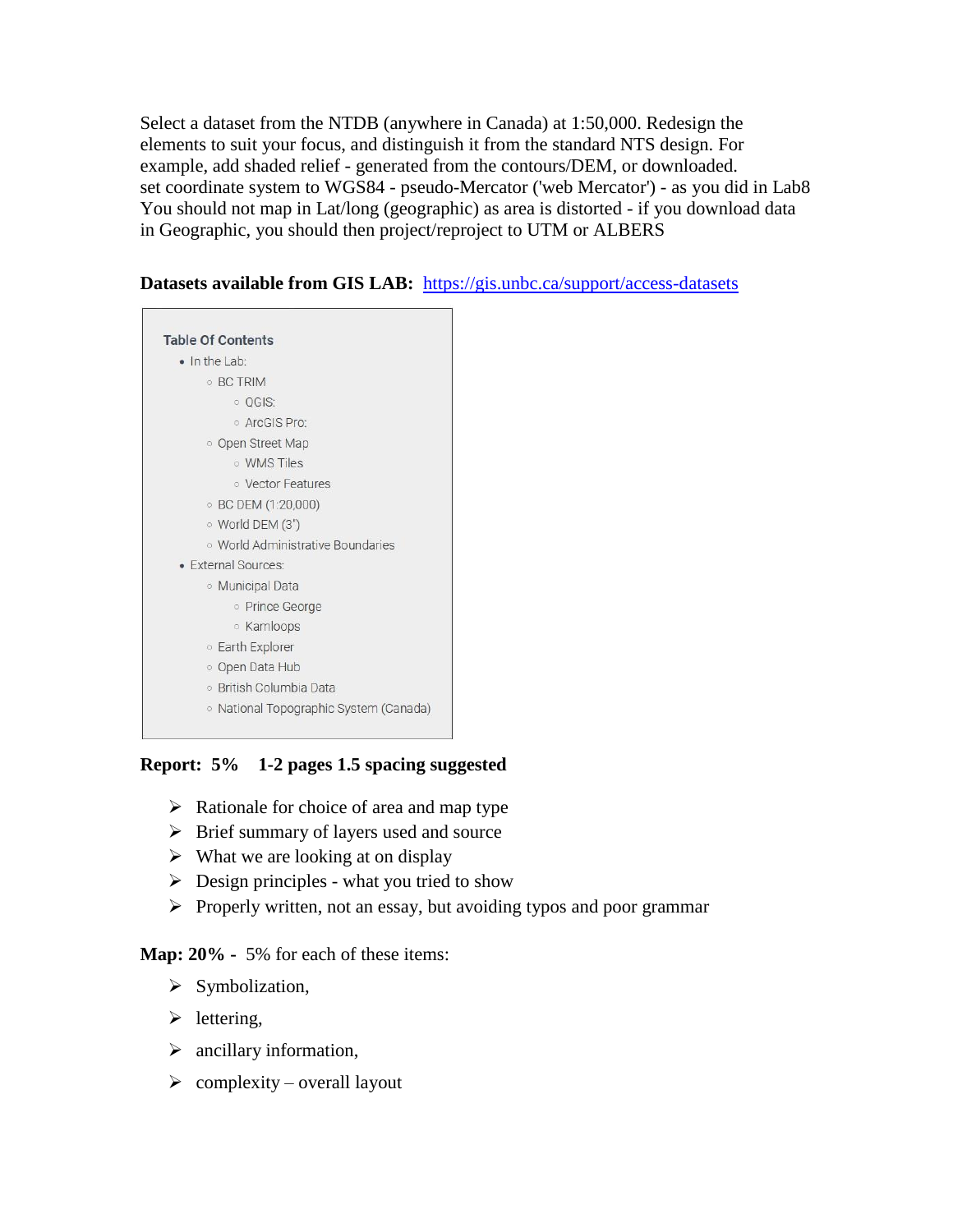**Sample maps from 2021** – the first has a rather brief description, while the second is more than adequate. Both are solid mapping projects, with some minor flaws (A to A+).

# **A. Sunshine Coast Trail**

I dream about hiking the sunshine coast trail this summer and decided to switch my initial map project plan to map the trail. This was a fun project and I'm glad I chose to focus on something that offered a mini escape from my office. I chose a topographic map to show the mountain range the trail follows. The layers for DEM, hill shade, and contours were downloaded from the federal website. The lakes came from the provincial data. The trail data was downloaded from Alltrails.com and the hut locations were found on google maps and add through a csv file. The map shows the trail as well as the location of all 11 huts. The sunshine coast trail is the longest hut to hut trail in Canada. It also shows the towns of Powell River, Lund, and Saltery Bay. I tried to show the mountains that the trail climbs as well as the locations and distances between huts.

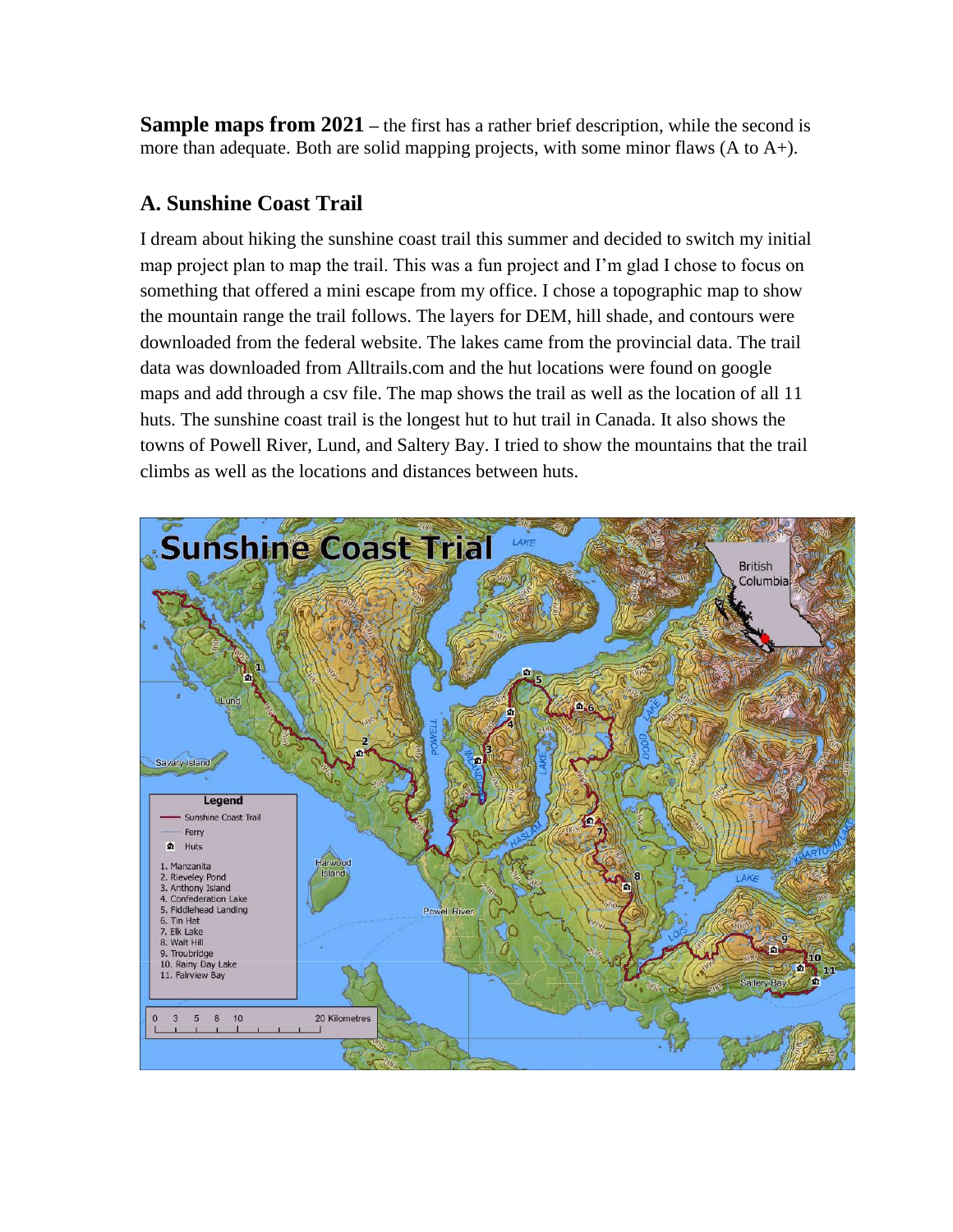#### **B. Hotsprings of BC**

For my final project I've decided to creating a map outlining the hot springs in British Columbia. About six years ago I took a short camping trip to Liard Hot Springs and decided to use this project to research another trip. This short report outlines my design decisions ranging from map type to design principles.

This form of map made the most sense because my plan was to have points showing hot spring location across British Columbia. While gathering data I did include attributes like *distance from PG* and *price (adult)* in case I wanted to include some thematic elements. I've focused on the province of British Columbia but taken a little off the top and bottom where no data was present.

I've used several layers, the first the *BC Boundaries* in the organization portal which I've used to outline British Columbia and draw the reader's eyes to the province without overkill. The effect is slight and I feel doesa good job showing that BC is the focus. I've also included the *BC highways* shapefile located in the organization portal. Since my map is hot springs by road distance from Prince George, I thought it was important to include roads. I've made this layer noticeable but not enough to draw the readers eyes away from the hot spring symbology. The last two layers are from data I've collected from research; the first is hot spring locations and the second close city locations. The data I gathered was placed into an excel file which I'll include with my final submission.

 The symbology for hot spring locations is a bright blue circle which contrasts with the rest of the map, making it obvious that these symbols are the focus of the map. The symbols for hot springs also include a number label which indicates closest to furthest distance from Prince George by road and the name of each hot spring is included in the Legend in the top right. I've included cities that are close to the springs and put special emphasis (star symbol) on Prince George, the starting point of all distances measure. In the bottom left of the map I've included a scalebar with appropriate divisions, a map locator showing the map extent within Canadaas well as a compass rose which, although unnecessary, I thought looked nice. I also decided to use the National Geographic base map without the reference layer. My thinking was that since my map is about hot springs, a natural occurring element of our geography, I should include a base map that shows the natural landscape without being too distracting. This base map also has pleasant greens and blue. It's also interesting to see the majority of the springs exist along mountain ranges.

The design principles of my map are to maintain a simple effective design while making the *story* of the map obvious. The symbolism has sufficient contrast and the color for the hot springs is relatable to the content. The labelling is clear and using the hot spring ID as the label reduced a lot of clutter. I also think that the figureground effect is helped by having the boundary layer lightly coloured and transparent. I feel the layout of the map is also logical, drawing the readers eyes from left to right seeing the locator, map then legend. Overall, I really enjoyed this project and feel that I've successfully created a visually pleasing map that effectively relays the information I set out to show.